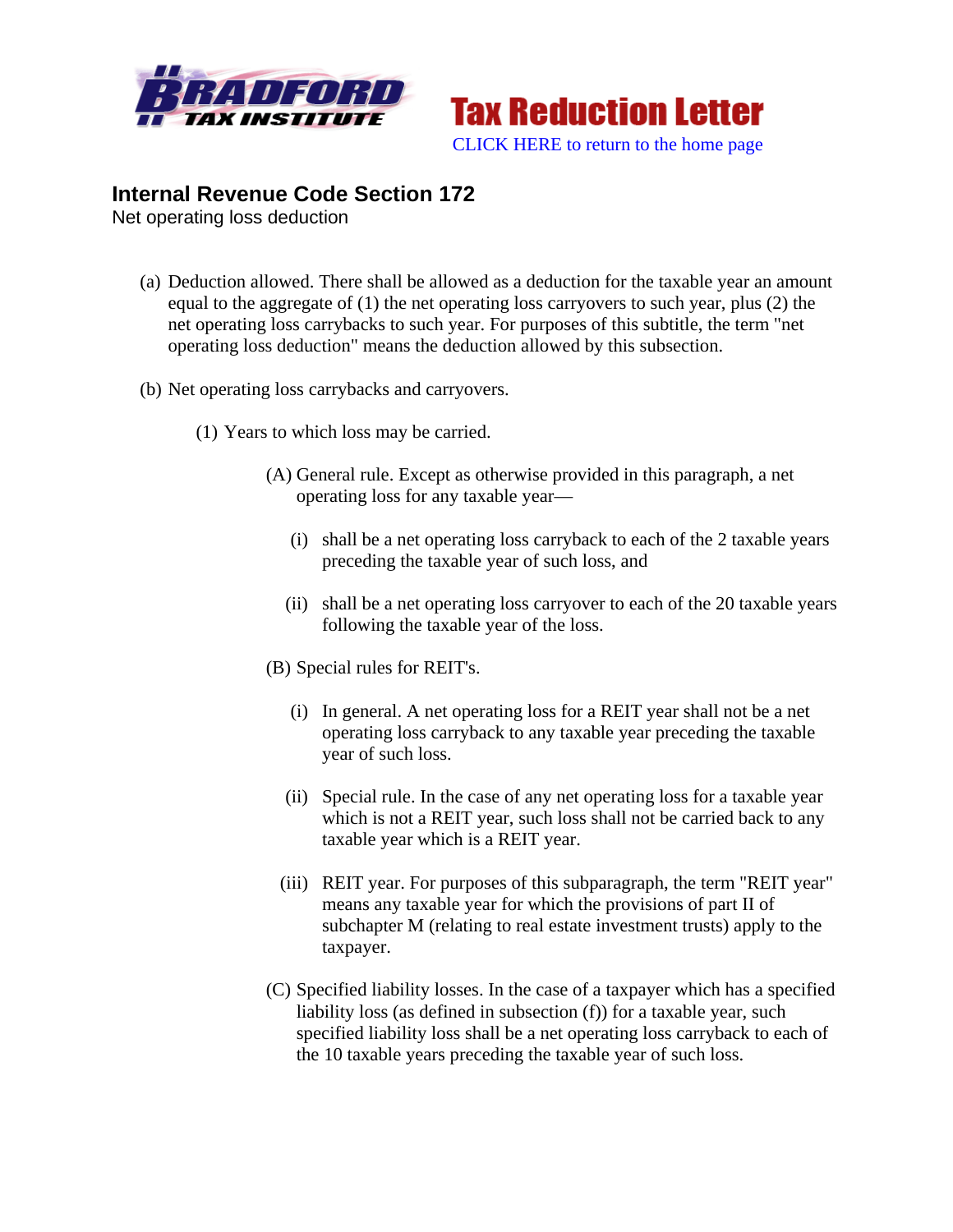- (D) Bad debt losses of commercial banks. In the case of any bank (as defined in section  $585(a)(2)$ , the portion of the net operating loss for any taxable year beginning after December 31, 1986, and before January 1, 1994, which is attributable to the deduction allowed under section 166(a) shall be a net operating loss carryback to each of the 10 taxable years preceding the taxable year of the loss and a net operating loss carryover to each of the 5 taxable years following the taxable year of such loss.
- (E) Excess interest loss.
	- (i) In general. If—
		- (I) there is a corporate equity reduction transaction, and
		- (II) an applicable corporation has a corporate equity reduction interest loss for any loss limitation year ending after August 2, 1989, then the corporate equity reduction interest loss shall be a net operating loss carryback and carryover to the taxable years described in subparagraph (A), except that such loss shall not be carried back to a taxable year preceding the taxable year in which the corporate equity reduction transaction occurs.
	- (ii) Loss limitation year. For purposes of clause (i) and subsection (h), the term "loss limitation year" means, with respect to any corporate equity reduction transaction, the taxable year in which such transaction occurs and each of the 2 succeeding taxable years.
	- (iii) Applicable corporation. For purposes of clause (i), the term "applicable corporation" means—
		- (I) a C corporation which acquires stock, or the stock of which is acquired in a major stock acquisition,
		- (II) a C corporation making distributions with respect to, or redeeming, its stock in connection with an excess distribution, or
		- (III) a C corporation which is a successor of a corporation described in subclause (I) or (II).
	- (iv) Other definitions. For definitions of terms used in this subparagraph, see subsection (h).
- (F) Retention of 3-year carryback in certain cases.
	- (i) In general. Subparagraph  $(A)(i)$  shall be applied by substituting "3 taxable years" for "2 taxable years" with respect to the portion of the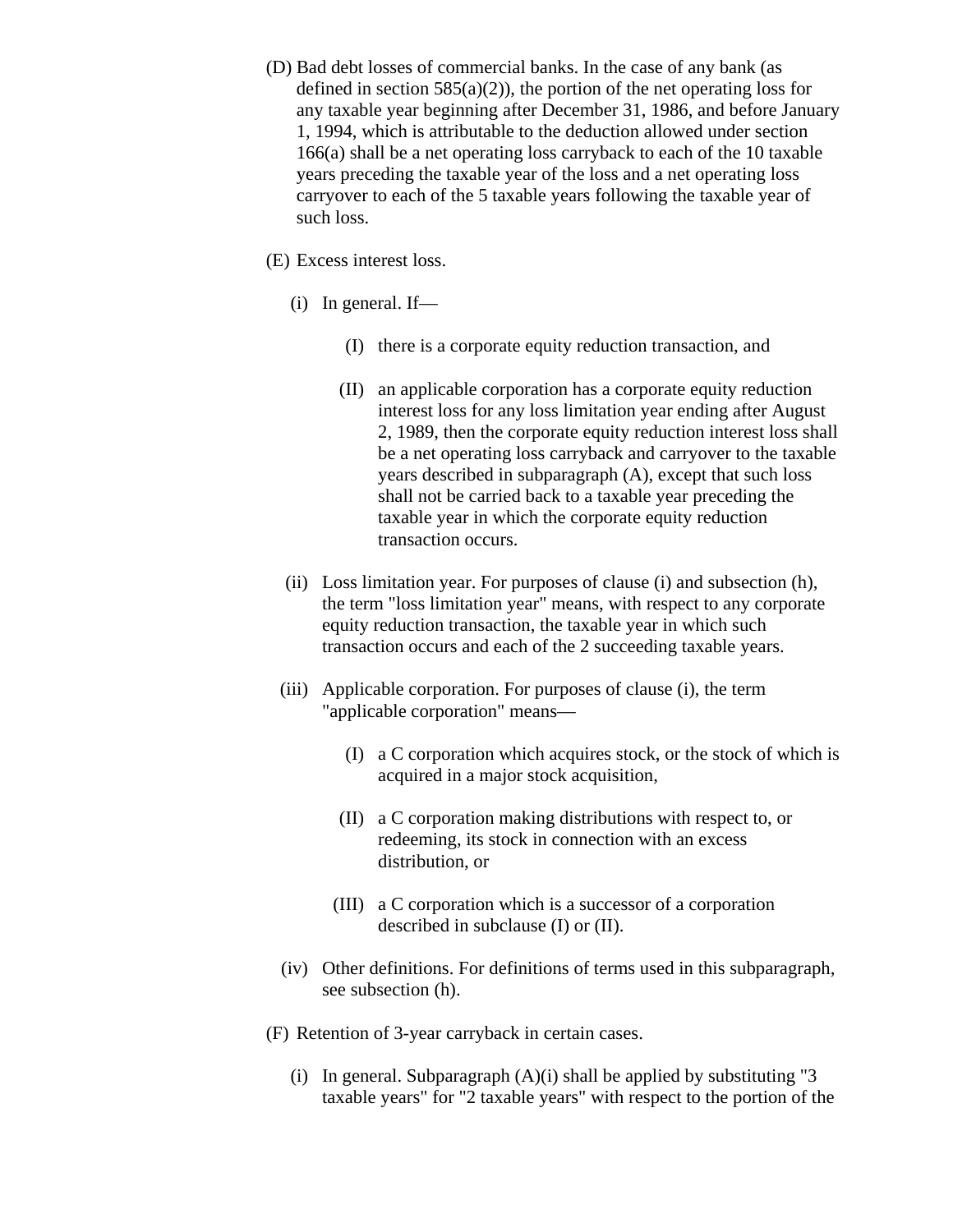net operating loss for the taxable year which is an eligible loss with respect to the taxpayer.

- (ii) Eligible loss. For purposes of clause (i), the term "eligible loss" means—
	- (I) in the case of an individual, losses of property arising from fire, storm, shipwreck, or other casualty, or from theft,
	- (II) in the case of a taxpayer which is a small business, net operating losses attributable to federally declared disasters (as defined by subsection  $(h)(3)(C)(i)$ ), and
	- (III) in the case of a taxpayer engaged in the trade or business of farming (as defined in section  $263A(e)(4)$ ), net operating losses attributable to such federally declared disasters. Such term shall not include any farming loss (as defined in subsection (i)) or qualified disaster loss (as defined in subsection (j)).
- (iii) Small business. For purposes of this subparagraph, the term "small business" means a corporation or partnership which meets the gross receipts test of section 448(c) for the taxable year in which the loss arose (or, in the case of a sole proprietorship, which would meet such test if such proprietorship were a corporation).
- (iv) Coordination with paragraph (2). For purposes of applying paragraph (2), an eligible loss for any taxable year shall be treated in a manner similar to the manner in which a specified liability loss is treated.
- (G) Farming losses. In the case of a taxpayer which has a farming loss (as defined in subsection (i)) for a taxable year, such farming loss shall be a net operating loss carryback to each of the 5 taxable years preceding the taxable year of such loss.
- (H) Carryback for 2008 net operating losses of small businesses.
	- (i) In general. If an eligible small business elects the application of this subparagraph with respect to an applicable 2008 net operating loss—
		- (I) subparagraph  $(A)(i)$  shall be applied by substituting any whole number elected by the taxpayer which is more than 2 and less than 6 for "2",
		- (II) subparagraph (E)(ii) shall be applied by substituting the whole number which is one less than the whole number substituted under subclause (I) for "2", and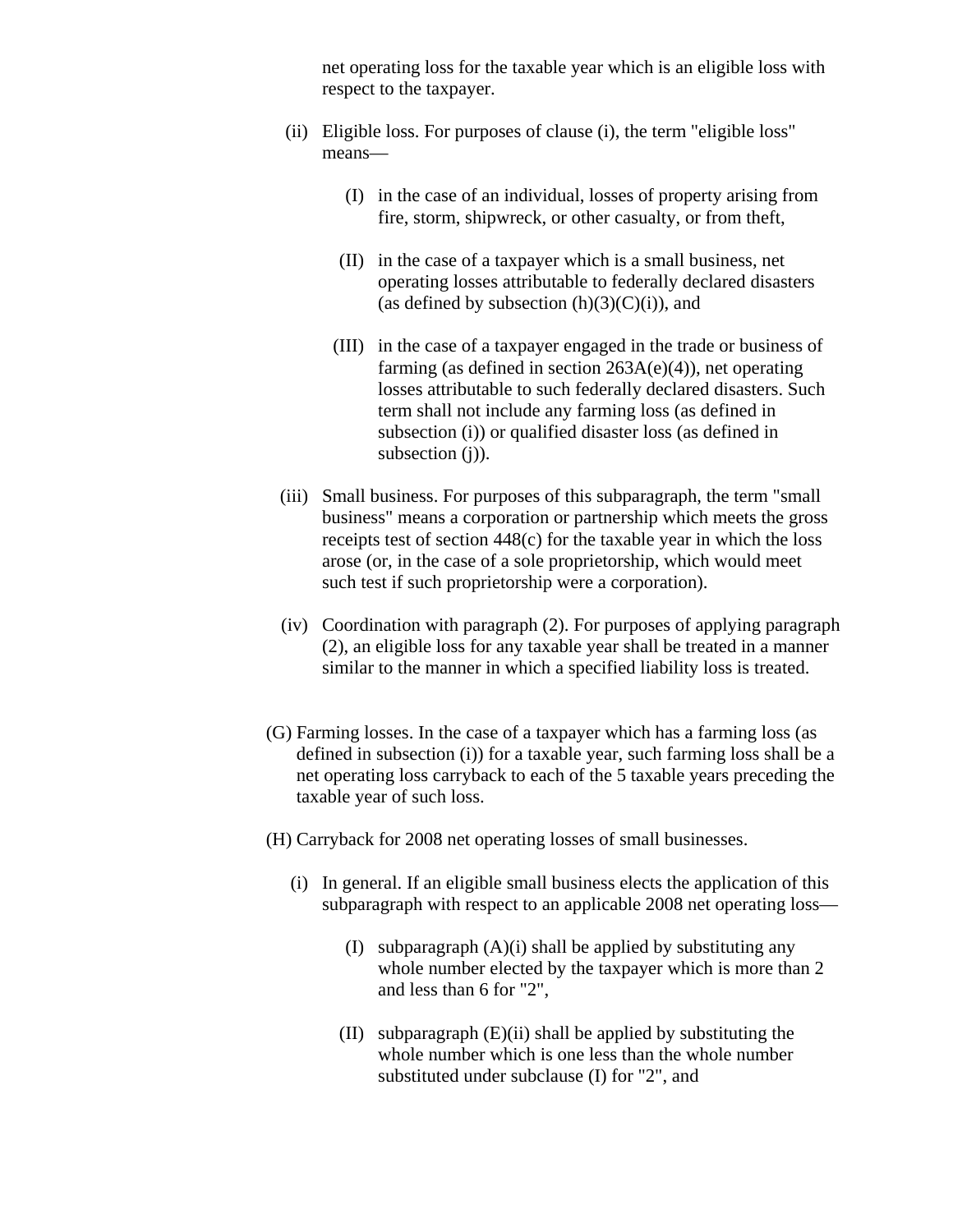- (III) subparagraph (F) shall not apply.
- (ii) Applicable 2008 net operating loss. For purposes of this subparagraph, the term "applicable 2008 net operating loss" means—
	- (I) the taxpayer's net operating loss for any taxable year ending in 2008, or
	- (II) if the taxpayer elects to have this subclause apply in lieu of subclause (I), the taxpayer's net operating loss for any taxable year beginning in 2008.
- (iii) Election. Any election under this subparagraph shall be made in such manner as may be prescribed by the Secretary, and shall be made by the due date (including extension of time) for filing the taxpayer's return for the taxable year of the net operating loss. Any such election, once made, shall be irrevocable. Any election under this subparagraph may be made only with respect to 1 taxable year.
- (iv) Eligible small business. For purposes of this subparagraph, the term "eligible small business" has the meaning given such term by subparagraph (F)(iii), except that in applying such subparagraph, section 448(c) shall be applied by substituting "\$ 15,000,000" for "\$ 5,000,000" each place it appears.
- (I) Transmission property and pollution control investment.
	- (i) In general. At the election of the taxpayer for any taxable year ending after December 31, 2005, and before January 1, 2009, in the case of a net operating loss for a taxable year ending after December 31, 2002, and before January 1, 2006, there shall be a net operating loss carryback to each of the 5 taxable years preceding the taxable year of such loss to the extent that such loss does not exceed 20 percent of the sum of the electric transmission property capital expenditures and the pollution control facility capital expenditures of the taxpayer for the taxable year preceding the taxable year for which such election is made.
	- (ii) Limitations. For purposes of this subsection—
		- (I) not more than one election may be made under clause (i) with respect to any net operating loss for a taxable year, and
		- (II) an election may not be made under clause (i) for more than 1 taxable year beginning in any calendar year.
	- (iii) Coordination with ordering rule. For purposes of applying subsection (b)(2), the portion of any loss which is carried back 5 years by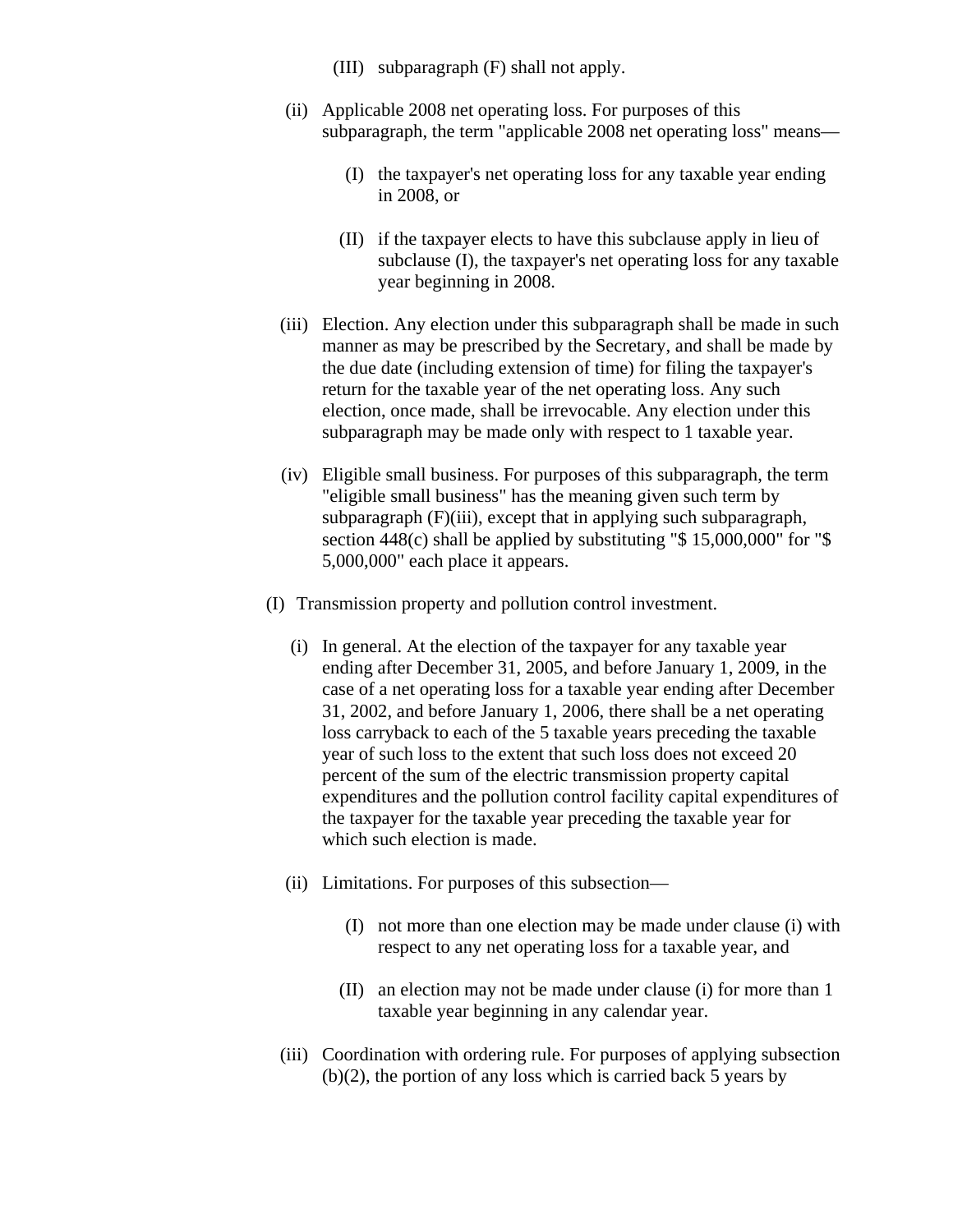reason of clause (i) shall be treated in a manner similar to the manner in which a specified liability loss is treated.

- (iv) Special rules relating to credit or refund. In the case of the portion of the loss which is carried back 5 years by reason of clause (i)—
	- (I) an application under section 6411(a) with respect to such portion shall not fail to be treated as timely filed if filed within 24 months after the due date specified under such section, and
	- (II) references in sections  $6501(h)$ ,  $6511(d)(2)(A)$ , and  $6611(f)(1)$ to the taxable year in which such net operating loss arises or results in a net operating loss carryback shall be treated as references to the taxable year for which such election is made.
- (v) Definitions. For purposes of this subparagraph—
	- (I) Electric transmission property capital expenditures. The term "electric transmission property capital expenditures" means any expenditure, chargeable to capital account, made by the taxpayer which is attributable to electric transmission property used by the taxpayer in the transmission at 69 or more kilovolts of electricity for sale. Such term shall not include any expenditure which may be refunded or the purpose of which may be modified at the option of the taxpayer so as to cease to be treated as an expenditure within the meaning of such term.
	- (II) Pollution control facility capital expenditures. The term "pollution control facility capital expenditures" means any expenditure, chargeable to capital account, made by an electric utility company (as defined in section 2(3) of the Public Utility Holding Company Act (15 U.S.C. 79b(3)), as in effect on the day before the date of the enactment of the Energy Tax Incentives Act of 2005) which is attributable to a facility which will qualify as a certified pollution control facility as determined under section  $169(d)(1)$  by striking "before January 1, 1976," and by substituting "an identifiable" for "a new identifiable". Such term shall not include any expenditure which may be refunded or the purpose of which may be modified at the option of the taxpayer so as to cease to be treated as an expenditure within the meaning of such term.
- (J) Certain losses attributable federally declared disasters. In the case of a taxpayer who has a qualified disaster loss (as defined in subsection (j)),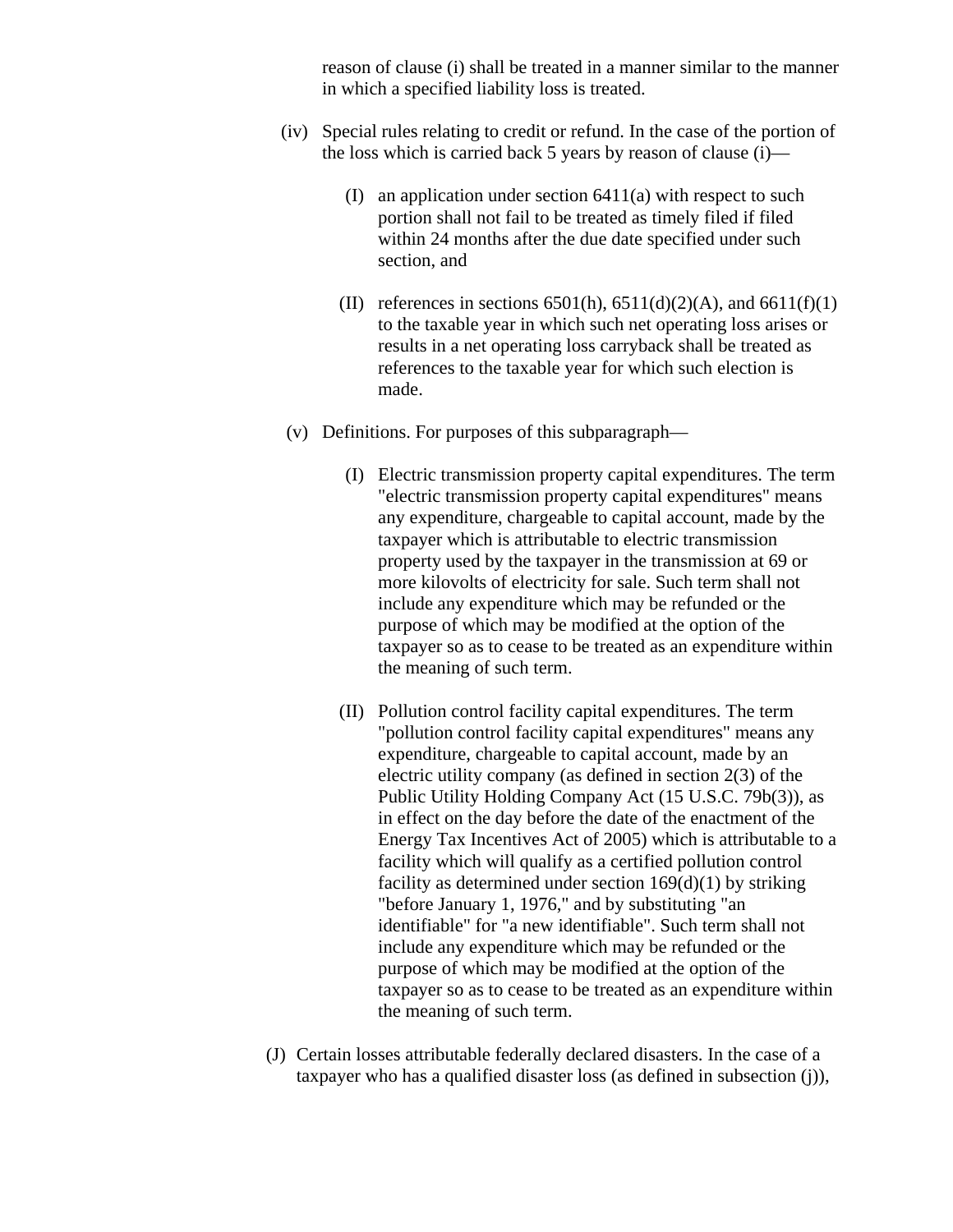such loss shall be a net operating loss carryback to each of the 5 taxable years preceding the taxable year of such loss.

- (2) Amount of carrybacks and carryovers. The entire amount of the net operating loss for any taxable year (hereinafter in this section referred to as the "loss year") shall be carried to the earliest of the taxable years to which (by reason of paragraph (1)) such loss may be carried. The portion of such loss which shall be carried to each of the other taxable years shall be the excess, if any, of the amount of such loss over the sum of the taxable income for each of the prior taxable years to which such loss may be carried. For purposes of the preceding sentence, the taxable income for any such prior taxable year shall be computed—
	- (A) with the modifications specified in subsection (d) other than paragraphs (1), (4), and (5) thereof, and
	- (B) by determining the amount of the net operating loss deduction without regard to the net operating loss for the loss year or for any taxable year thereafter, and the taxable income so computed shall not be considered to be less than zero.
- (3) Election to waive carryback. Any taxpayer entitled to a carryback period under paragraph (1) may elect to relinquish the entire carryback period with respect to a net operating loss for any taxable year. Such election shall be made in such manner as may be prescribed by the Secretary, and shall be made by the due date (including extensions of time) for filing the taxpayer's return for the taxable year of the net operating loss for which the election is to be in effect. Such election, once made for any taxable year, shall be irrevocable for such taxable year.
- (c) Net operating loss defined. For purposes of this section, the term "net operating loss" means the excess of the deductions allowed by this chapter over the gross income. Such excess shall be computed with the modifications specified in subsection (d).
- (d) Modifications. The modifications referred to in this section are as follows:
	- (1) Net operating loss deduction. No net operating loss deduction shall be allowed.
	- (2) Capital gains and losses of taxpayers other than corporations. In the case of a taxpayer other than a corporation—
		- (A) the amount deductible on account of losses from sales or exchanges of capital assets shall not exceed the amount includable on account of gains from sales or exchanges of capital assets; and
		- (B) the exclusion provided by section 1202 shall not be allowed.
	- (3) Deduction for personal exemptions. No deduction shall be allowed under section 151 (relating to personal exemptions). No deduction in lieu of any such deduction shall be allowed.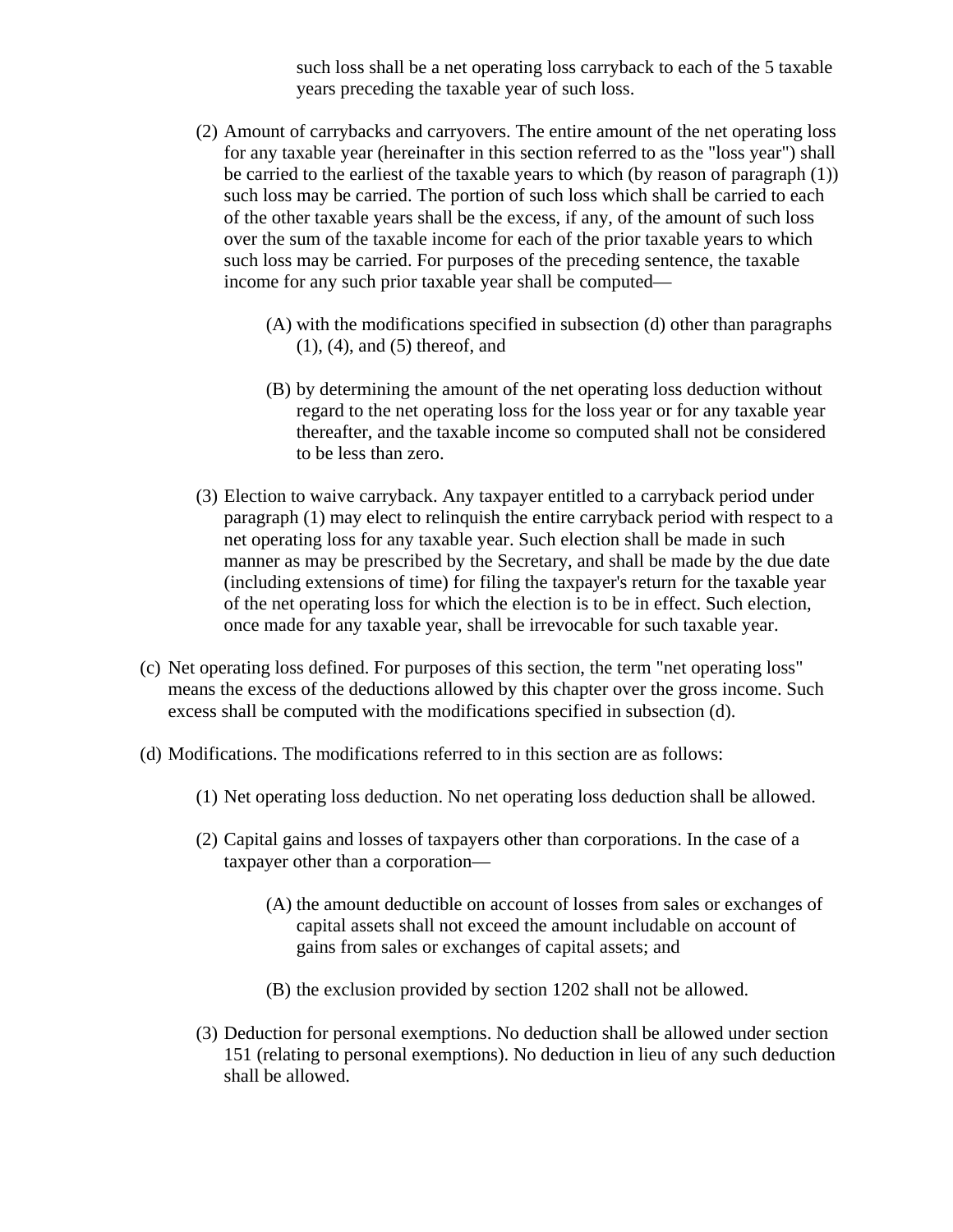- (4) Nonbusiness deductions of taxpayers other than corporations. In the case of a taxpayer other than a corporation, the deductions allowable by this chapter which are not attributable to a taxpayer's trade or business shall be allowed only to the extent of the amount of the gross income not derived from such trade or business. For purposes of the preceding sentence—
	- (A) any gain or loss from the sale or other disposition of—
		- (i) property, used in the trade or business, of a character which is subject to the allowance for depreciation provided in section 167, or
		- (ii) real property used in the trade or business, shall be treated as attributable to the trade or business;
	- (B) the modifications specified in paragraphs (1), 2(B), and (3) shall be taken into account;
	- (C) any deduction for casualty or theft losses allowable under paragraph (2) or (3) of section 165(c) shall be treated as attributable to the trade or business; and
	- (D) any deduction allowed under section 404 to the extent attributable to contributions which are made on behalf of an individual who is an employee within the meaning of section  $401(c)(1)$  shall not be treated as attributable to the trade or business of such individual.
- (5) Computation of deduction for dividends received, etc. The deductions allowed by sections 243 (relating to dividends received by corporations), 244 (relating to dividends received on certain preferred stock of public utilities), and 245 (relating to dividends received from certain foreign corporations) shall be computed without regard to section 246(b) (relating to limitation on aggregate amount of deductions); and the deduction allowed by section 247 (relating to dividends paid on certain preferred stock of public utilities) shall be computed without regard to subsection  $(a)(1)(B)$  of such section.
- (6) Modifications related to real estate investment trusts. In the case of any taxable year for which part II of subchapter M (relating to real estate investment trusts) applies to the taxpayer—
	- (A) the net operating loss for such taxable year shall be computed by taking into account the adjustments described in section 857(b)(2) (other than the deduction for dividends paid described in section  $857(b)(2)(B)$ ; and
	- (B) where such taxable year is a "prior taxable year" referred to in paragraph (2) of subsection (b), the term "taxable income" in such paragraph shall mean "real estate investment trust taxable income" (as defined in section  $857(b)(2)$ ).
- (7) Manufacturing deduction. The deduction under section 199 shall not be allowed.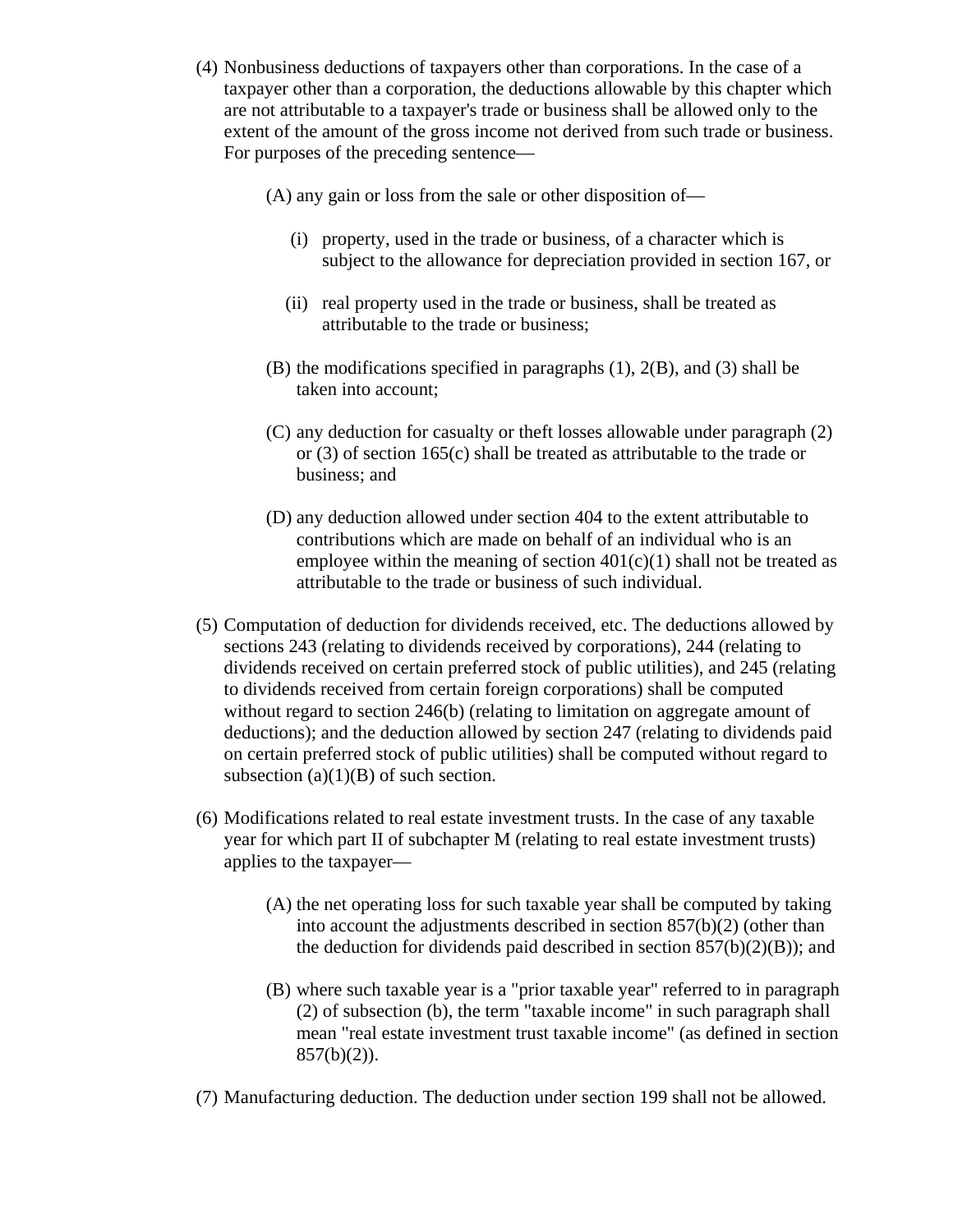- (e) Law applicable to computations. In determining the amount of any net operating loss carryback or carryover to any taxable year, the necessary computations involving any other taxable year shall be made under the law applicable to such other taxable year.
- (f) Rules relating to specified liability loss. For purposes of this section—
	- (1) In general. The term "specified liability loss" means the sum of the following amounts to the extent taken into account in computing the net operating loss for the taxable year:
		- (A) Any amount allowable as a deduction under section 162 or 165 which is attributable to—
			- (i) product liability, or
			- (ii) expenses incurred in the investigation or settlement of, or opposition to, claims against the taxpayer on account of product liability.
		- (B)
			- (i) Any amount allowable as a deduction under this chapter (other than section  $468(a)(1)$  or  $468A(a)$ ) which is in satisfaction of a liability under a Federal or State law requiring—
				- (I) the reclamation of land,
				- (II) the decommissioning of a nuclear power plant (or any unit thereof),
				- (III) the dismantlement of a drilling platform,
				- (IV) the remediation of environmental contamination, or
				- (V) a payment under any workers compensation act (within the meaning of section  $461(h)(2)(C(i))$ .
			- (ii) A liability shall be taken into account under this subparagraph only if—
				- (I) the act (or failure to act) giving rise to such liability occurs at least 3 years before the beginning of the taxable year, and
				- (II) the taxpayer used an accrual method of accounting throughout the period or periods during which such act (or failure to act) occurred.
	- (2) Limitation. The amount of the specified liability loss for any taxable year shall not exceed the amount of the net operating loss for such taxable year.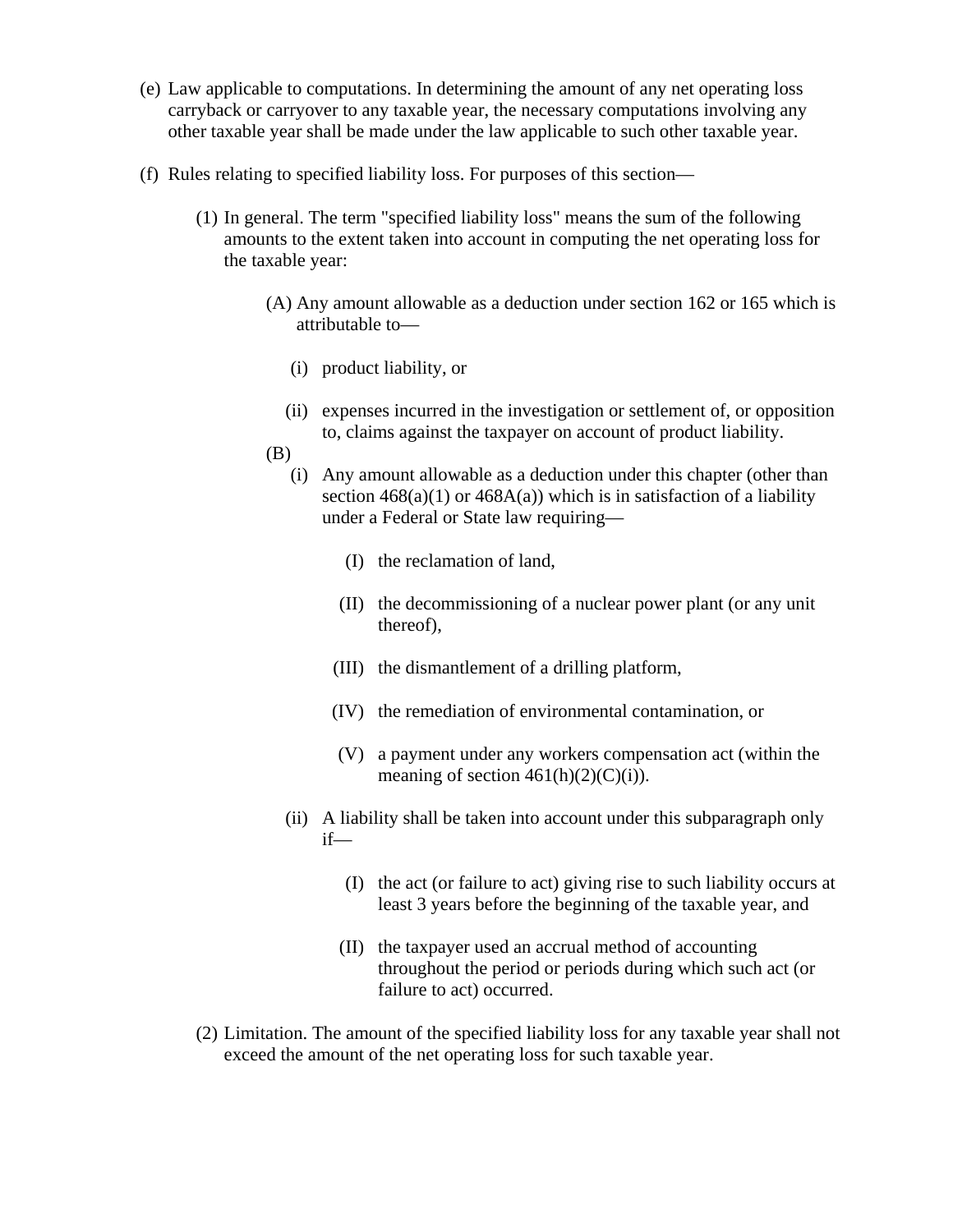- (3) Special rule for nuclear powerplants. Except as provided in regulations prescribed by the Secretary, that portion of a specified liability loss which is attributable to amounts incurred in the decommissioning of a nuclear powerplant (or any unit thereof) may, for purposes of subsection  $(b)(1)(C)$ , be carried back to each of the taxable years during the period—
	- (A) beginning with the taxable year in which such plant (or unit thereof) was placed in service, and
	- (B) ending with the taxable year preceding the loss year.
- (4) Product liability. The term "product liability" means—
	- (A) liability of the taxpayer for damages on account of physical injury or emotional harm to individuals, or damage to or loss of the use of property, on account of any defect in any product which is manufactured, leased, or sold by the taxpayer, but only if
	- (B) such injury, harm, or damage arises after the taxpayer has completed or terminated operations with respect to, and has relinquished possession of, such product.
- (5) Coordination with subsection (b)(2). For purposes of applying subsection (b)(2), a specified liability loss for any taxable year shall be treated as a separate net operating loss for such taxable year to be taken into account after the remaining portion of the net operating loss for such taxable year.
- (6) Election. Any taxpayer entitled to a 10-year carryback under subsection  $(b)(1)(C)$ from any loss year may elect to have the carryback period with respect to such loss year determined without regard to subsection (b)(1)(C). Such election shall be made in such manner as may be prescribed by the Secretary and shall be made by the due date (including extensions of time) for filing the taxpayer's return for the taxable year of the net operating loss. Such election, once made for any taxable year, shall be irrevocable for that taxable year.
- (g) Rules relating to bad debt losses of commercial banks. For purposes of this section—
	- (1) Portion attributable to deduction for bad debts. The portion of the net operating loss for any taxable year which is attributable to the deduction allowed under section 166(a) shall be the excess of—
		- (i) the net operating loss for such taxable year, over
		- (ii) the net operating loss for such taxable year determined without regard to the amount allowed as a deduction under section 166(a) for such taxable year.
	- (2) Coordination with subsection (b)(2). For purposes of subsection (b)(2), the portion of a net operating loss for any taxable year which is attributable to the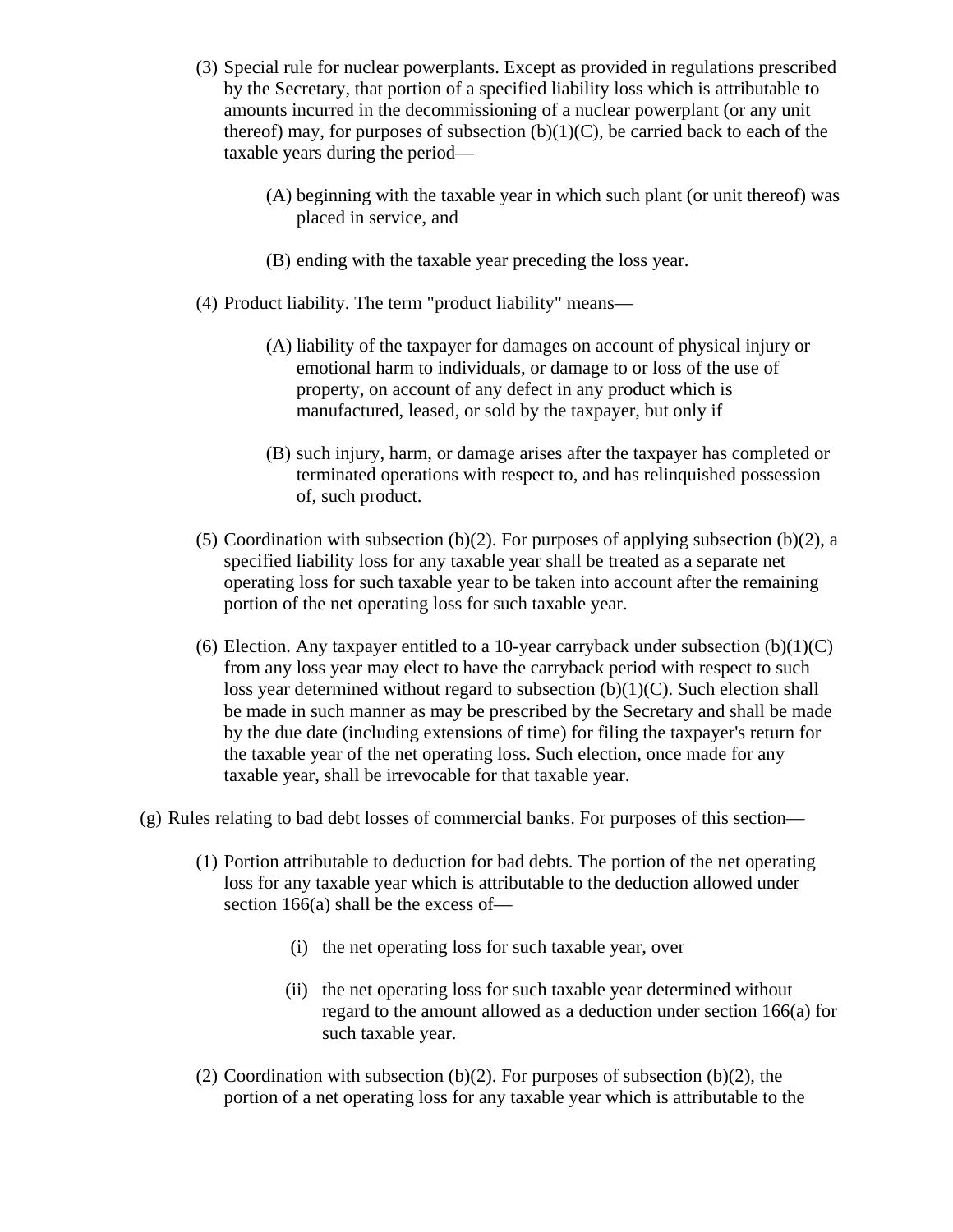deduction allowed under section 166(a) shall be treated in a manner similar to the manner in which a specified liability loss is treated.

- (h) Corporate equity reduction interest losses. For purposes of this section—
	- (1) In general. The term "corporate equity reduction interest loss" means, with respect to any loss limitation year, the excess (if any) of—
		- (A) the net operating loss for such taxable year, over
		- (B) the net operating loss for such taxable year determined without regard to any allocable interest deductions otherwise taken into account in computing such loss.
	- (2) Allocable interest deductions.
		- (A) In general. The term "allocable interest deductions" means deductions allowed under this chapter for interest on the portion of any indebtedness allocable to a corporate equity reduction transaction.
		- (B) Method of allocation. Except as provided in regulations and subparagraph (E), indebtedness shall be allocated to a corporate equity reduction transaction in the manner prescribed under clause (ii) of section  $263A(f)(2)(A)$  (without regard to clause (i) thereof).
		- (C) Allocable deductions not to exceed interest increases. Allocable interest deductions for any loss limitation year shall not exceed the excess (if any) of—
			- (i) the amount allowable as a deduction for interest paid or accrued by the taxpayer during the loss limitation year, over
			- (ii) the average of such amounts for the 3 taxable years preceding the taxable year in which the corporate equity reduction transaction occurred.
		- (D) De minimis rule. A taxpayer shall be treated as having no allocable interest deductions for any taxable year if the amount of such deductions (without regard to this subparagraph) is less than \$ 1,000,000.
		- (E) Special rule for certain unforeseeable events. If an unforeseeable extraordinary adverse event occurs during a loss limitation year but after the corporate equity reduction transaction—
			- (i) indebtedness shall be allocated in the manner described in subparagraph (B) to unreimbursed costs paid or incurred in connection with such event before being allocated to the corporate equity reduction transaction, and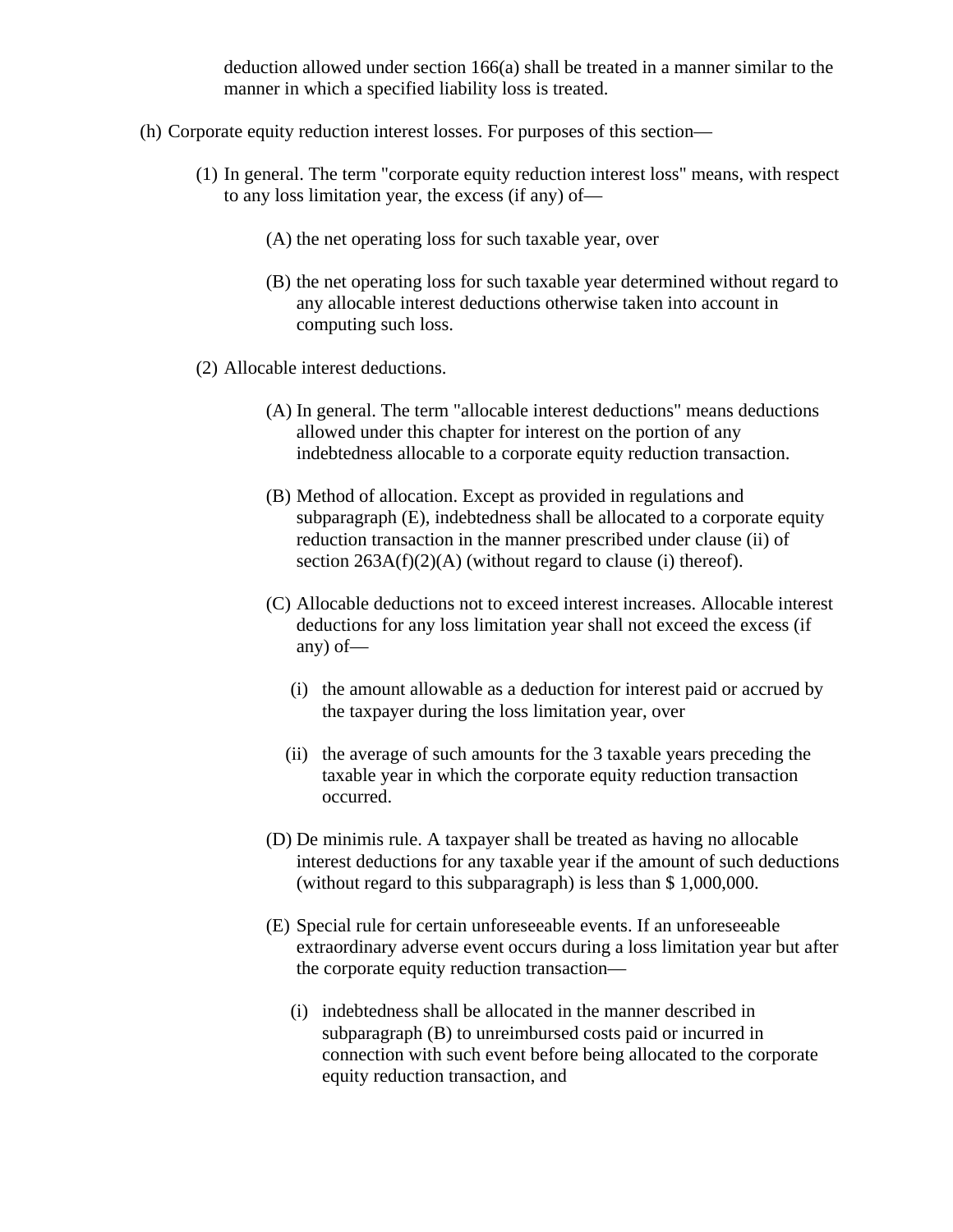- (ii) the amount determined under subparagraph  $(C)(i)$  shall be reduced by the amount of interest on indebtedness described in clause (i).
- (F) Transition rule. If any of the 3 taxable years described in subparagraph (C)(ii) end on or before August 2, 1989, the taxpayer may substitute for the amount determined under such subparagraph an amount equal to the interest paid or accrued (determined on an annualized basis) during the taxpayer's taxable year which includes August 3, 1989, on indebtedness of the taxpayer outstanding on August 2, 1989.
- (3) Corporate equity reduction transaction.
	- (A) In general. The term "corporate equity reduction transaction" means—
		- (i) a major stock acquisition, or
		- (ii) an excess distribution.
	- (B) Major stock acquisition.
		- (i) In general. The term "major stock acquisition" means the acquisition by a corporation pursuant to a plan of such corporation (or any group of persons acting in concert with such corporation) of stock in another corporation representing 50 percent or more (by vote or value) of the stock in such other corporation.
		- (ii) Exception. The term "major stock acquisition" does not include a qualified stock purchase (within the meaning of section 338) to which an election under section 338 applies.
	- (C) Excess distribution. The term "excess distribution" means the excess (if any) of—
		- (i) the aggregate distributions (including redemptions) made during a taxable year by a corporation with respect to its stock, over
		- (ii) the greater of—
			- (I) 150 percent of the average of such distributions during the 3 taxable years immediately preceding such taxable year, or
			- (II) 10 percent of the fair market value of the stock of such corporation as of the beginning of such taxable year.
	- (D) Rules for applying subparagraph (B). For purposes of subparagraph  $(B)$ —
		- (i) Plans to acquire stock. All plans referred to in subparagraph (B) by any corporation (or group of persons acting in concert with such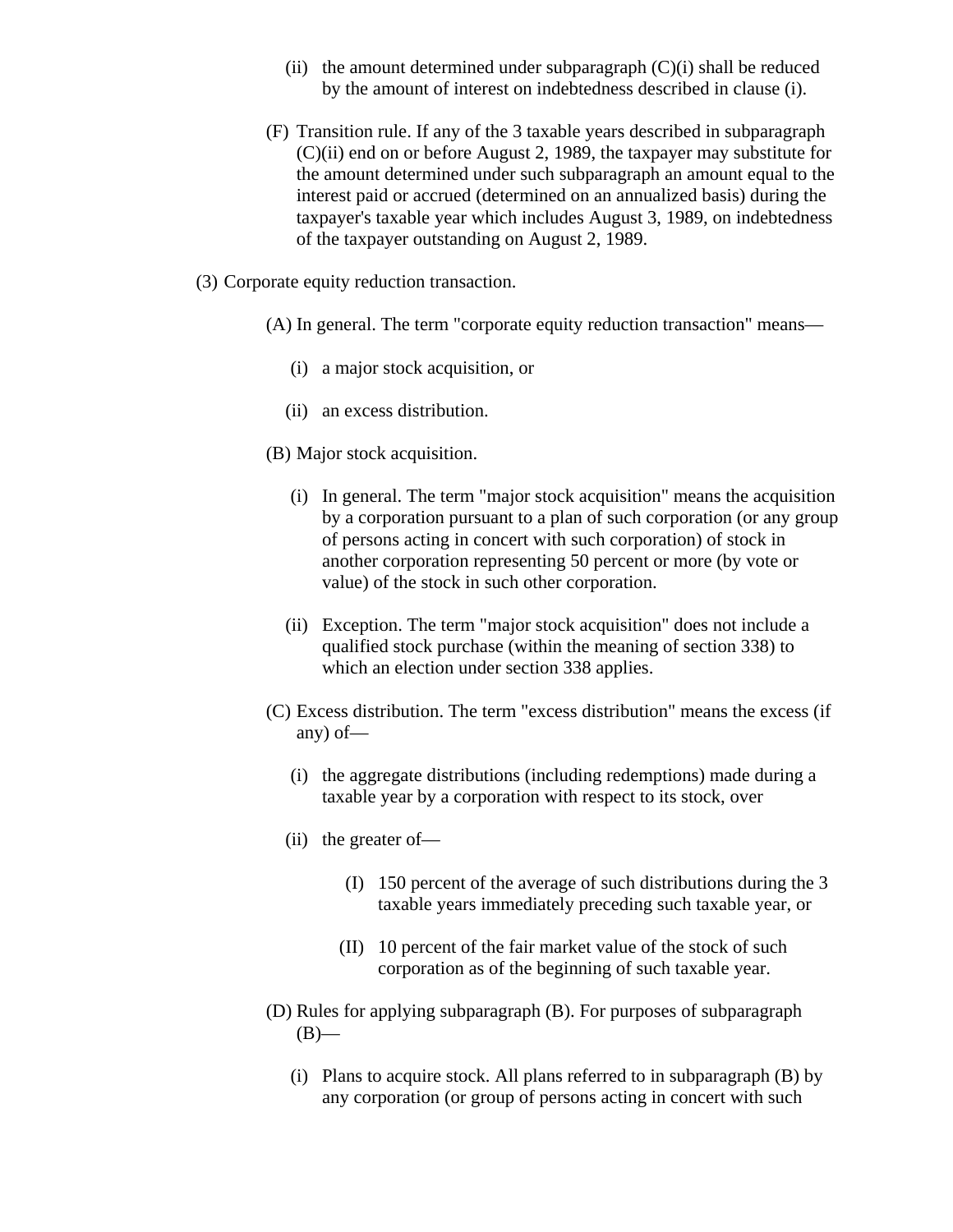corporation) with respect to another corporation shall be treated as 1 plan.

- (ii) Acquisitions during 24-month period. All acquisitions during any 24-month period shall be treated as pursuant to 1 plan.
- (E) Rules for applying subparagraph (C). For purposes of subparagraph  $(C)$ —
	- (i) Certain preferred stock disregarded. Stock described in section  $1504(a)(4)$ , and distributions (including redemptions) with respect to such stock, shall be disregarded.
	- (ii) Issuance of stock. The amounts determined under clauses (i) and  $(ii)(I)$  of subparagraph  $(C)$  shall be reduced by the aggregate amount of stock issued by the corporation during the applicable period in exchange for money or property other than stock in the corporation.

## (4) Other rules.

- (A) Ordering rule. For purposes of paragraph (1), in determining the allocable interest deductions taken into account in computing the net operating loss for any taxable year, taxable income for such taxable year shall be treated as having been computed by taking allocable interest deductions into account after all other deductions.
- (B) Coordination with subsection (b)(2). For purposes of subsection  $(b)(2)$ —
	- (i) a corporate equity reduction interest loss shall be treated in a manner similar to the manner in which a specified liability loss is treated, and
	- (ii) in determining the net operating loss deduction for any prior taxable year referred to in the 3rd sentence of subsection (b)(2), the portion of any net operating loss which may not be carried to such taxable year under subsection (b)(1)(E) shall not be taken into account.
- (C) Members of affiliated groups. Except as provided by regulations, all members of an affiliated group filing a consolidated return under section 1501 shall be treated as 1 taxpayer for purposes of this subsection and subsection  $(b)(1)(E)$ .
- (5) Regulations. The Secretary shall prescribe such regulations as may be necessary to carry out the purposes of this subsection, including regulations—
	- (A) for applying this subsection to successor corporations and in cases where a taxpayer becomes, or ceases to be, a member of an affiliated group filing a consolidated return under section 1501,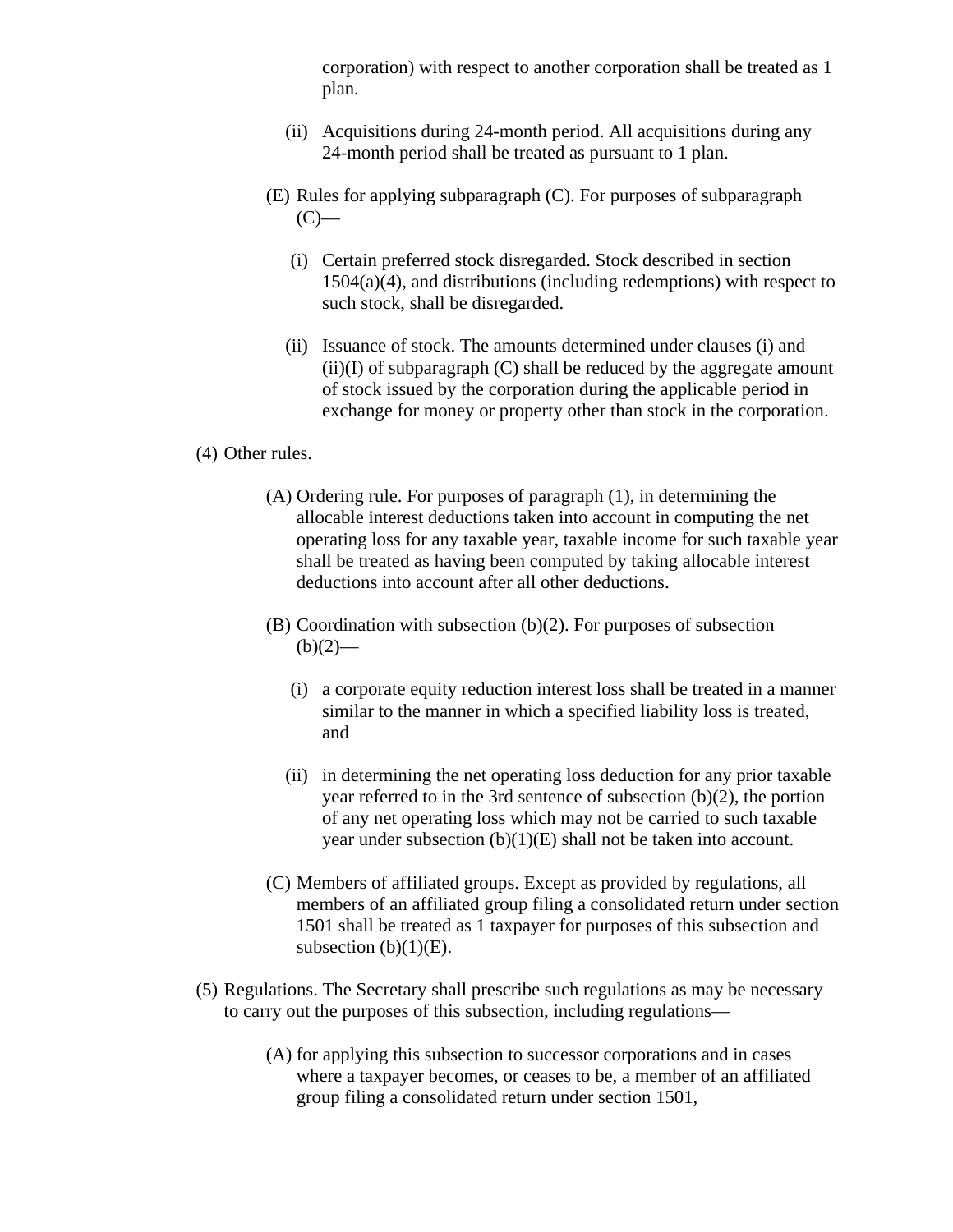- (B) to prevent the avoidance of this subsection through related parties, passthrough entities, and intermediaries, and
- (C) for applying this subsection where more than 1 corporation is involved in a corporate equity reduction transaction.
- (i) Rules relating to farming losses. For purposes of this section—
	- (1) In general. The term "farming loss" means the lesser of—
		- (A) the amount which would be the net operating loss for the taxable year if only income and deductions attributable to farming businesses (as defined in section 263A(e)(4)) are taken into account, or
		- (B) the amount of the net operating loss for such taxable year. Such term shall not include any qualified disaster loss (as defined in subsection  $(j)$ ).
	- (2) Coordination with subsection (b)(2). For purposes of applying subsection (b)(2), a farming loss for any taxable year shall be treated in a manner similar to the manner in which a specified liability loss is treated.
	- (3) Election. Any taxpayer entitled to a 5-year carryback under subsection  $(b)(1)(G)$ from any loss year may elect to have the carryback period with respect to such loss year determined without regard to subsection (b)(1)(G). Such election shall be made in such manner as may be prescribed by the Secretary and shall be made by the due date (including extensions of time) for filing the taxpayer's return for the taxable year of the net operating loss. Such election, once made for any taxable year, shall be irrevocable for such taxable year.
- (j) Rules relating to qualified disaster losses. For purposes of this section—
	- (1) In general. The term "qualified disaster loss" means the lesser of—

(A) the sum of—

- (i) the losses allowable under section 165 for the taxable year—
	- (I) attributable to a federally declared disaster (as defined in section  $165(h)(3)(C)(i)$ ) occurring before January 1, 2010, and
	- (II) occurring in a disaster area (as defined in section  $165(h)(3)(C)(ii)$ , and
- (ii) the deduction for the taxable year for qualified disaster expenses which is allowable under section 198A(a) or which would be so allowable if not otherwise treated as an expense, or